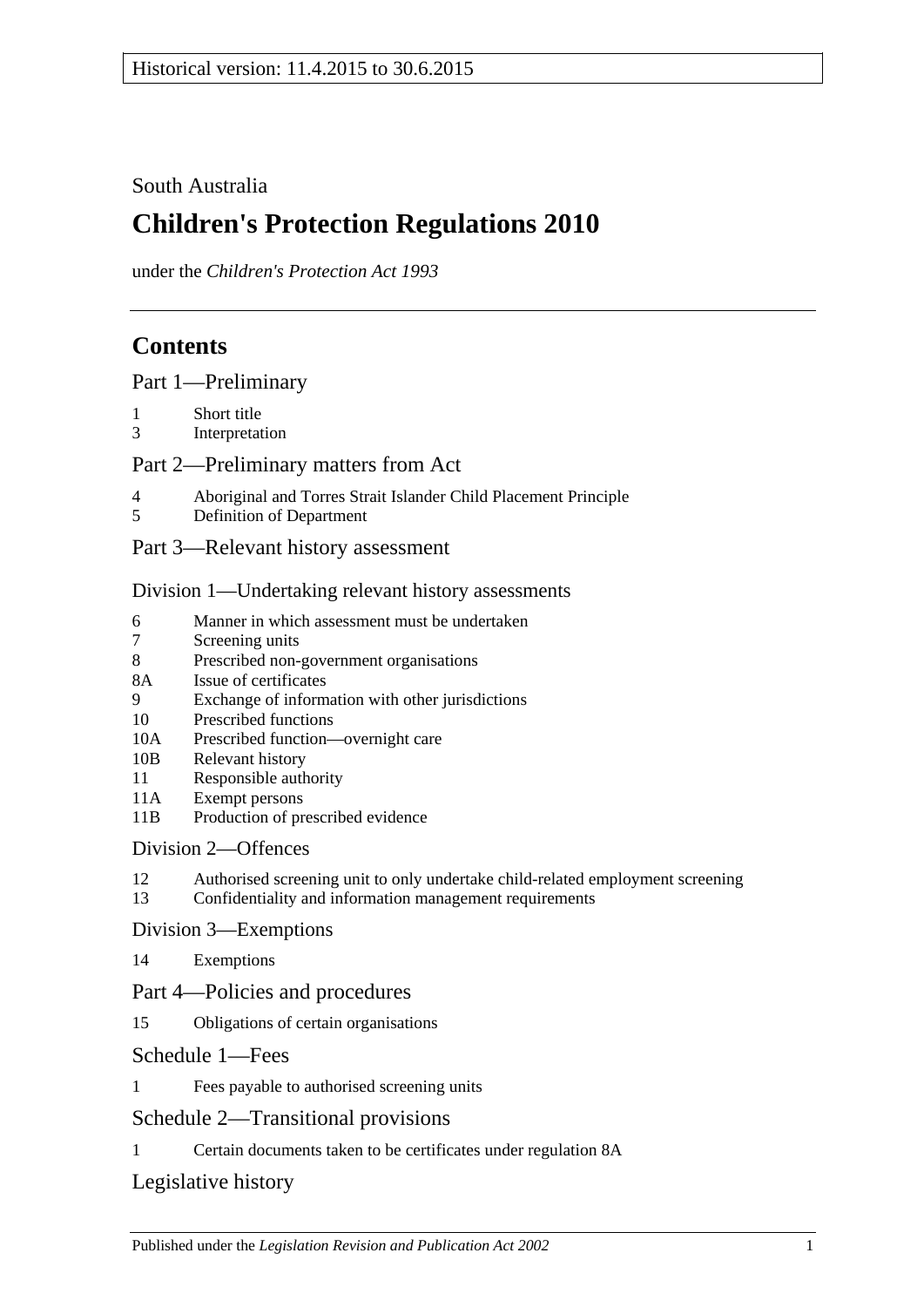# <span id="page-1-0"></span>**Part 1—Preliminary**

### <span id="page-1-1"></span>**1—Short title**

These regulations may be cited as the *Children's Protection Regulations 2010*.

## <span id="page-1-2"></span>**3—Interpretation**

(1) In these regulations—

*Act* means the *[Children's Protection Act](http://www.legislation.sa.gov.au/index.aspx?action=legref&type=act&legtitle=Childrens%20Protection%20Act%201993) 1993*;

*authorised screening unit* means a person or body established as, or declared to be, an authorised screening unit under [regulation](#page-3-2) 7(1);

*child-related employment screening* means undertaking an assessment of information about a person for the purpose of determining whether the person may, if appointed to, or engaged to act in, a position, pose a risk to the safety of children;

*CrimTrac* means the CrimTrac Agency established under the *Public Service Act 1999* of the Commonwealth;

*disability* has the same meaning as in the *[Disability Services Act](http://www.legislation.sa.gov.au/index.aspx?action=legref&type=act&legtitle=Disability%20Services%20Act%201993) 1993*;

*disability services* has the same meaning as in the *[Disability Services Act](http://www.legislation.sa.gov.au/index.aspx?action=legref&type=act&legtitle=Disability%20Services%20Act%201993) 1993*;

*interstate authorised screening unit* means a person or body declared to be an interstate authorised screening unit under [regulation](#page-3-3) 7(2);

*interstate spent conviction* means a conviction that is spent under a corresponding law (within the meaning of the *[Spent Convictions Act](http://www.legislation.sa.gov.au/index.aspx?action=legref&type=act&legtitle=Spent%20Convictions%20Act%202009) 2009*).

- (2) A term or phrase used in these regulations that is used in section 8B or 8BA of the Act has the same meaning as in that section.
- (3) In these regulations, a reference to the Chief Executive includes a reference to a delegate of the Chief Executive.

## <span id="page-1-3"></span>**Part 2—Preliminary matters from Act**

## <span id="page-1-4"></span>**4—Aboriginal and Torres Strait Islander Child Placement Principle**

- <span id="page-1-5"></span>(1) For the purposes of section 4(5) of the Act, the Aboriginal and Torres Strait Islander Child Placement Principle is as follows:
	- (a) the fundamental principles apply to the placement of an Aboriginal or Torres Strait Islander child with the additional requirement that in determining a child's best interests under subsection (4) of that section consideration must be given to the child's cultural needs and identity;
	- (b) subject to the fundamental principles, when an Aboriginal or Torres Strait Islander child is being placed in alternative care (other than care provided in a detention facility), consideration must be given to placing the child with the first in order of priority of the following persons who is available to provide the care: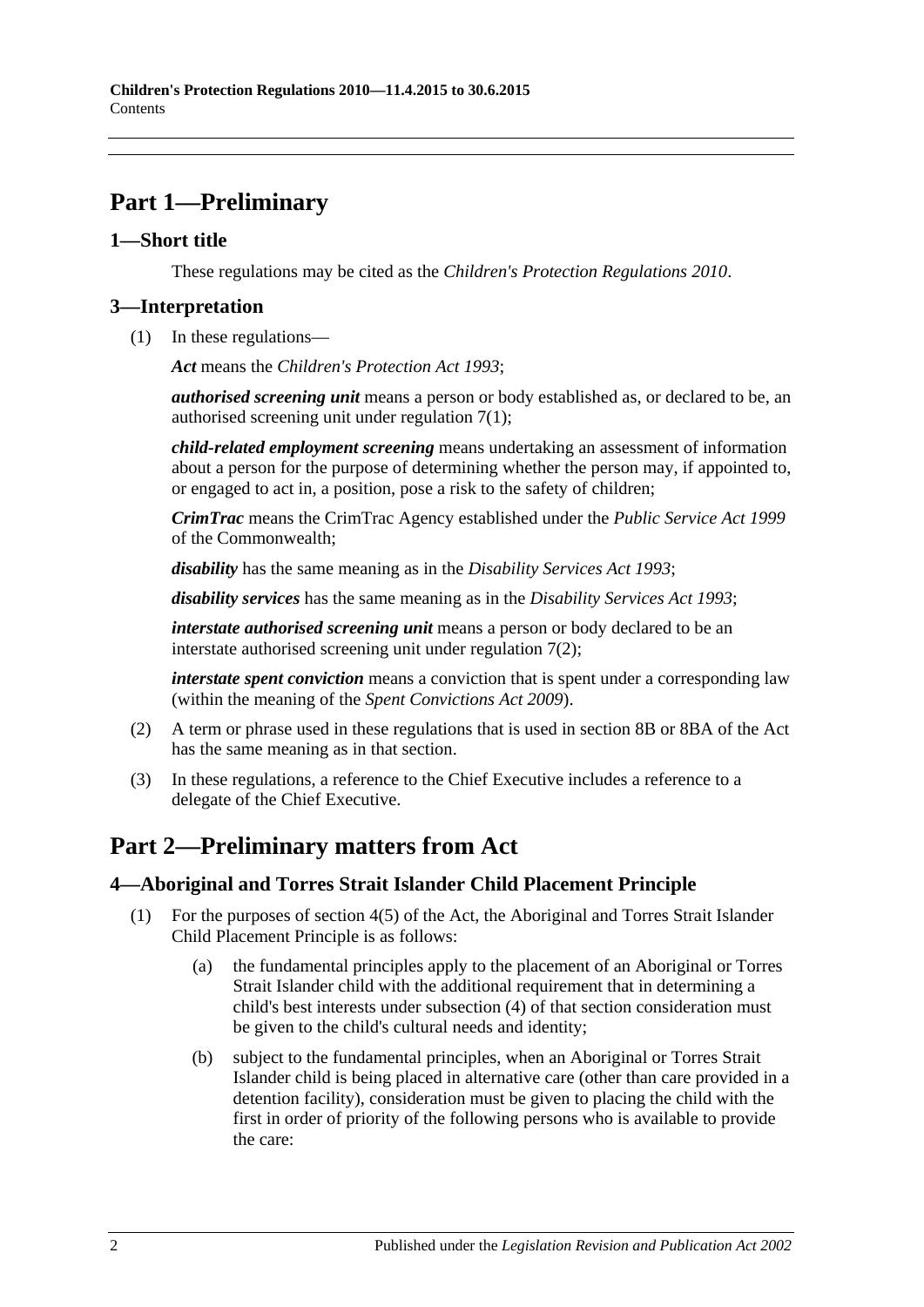- (i) a member of the child's family, as determined by reference to Aboriginal or Torres Strait Islander culture;
- (ii) a member of the child's community who has a relationship of responsibility for the child, as determined by reference to Aboriginal or Torres Strait Islander traditional practice or custom;
- (iii) a member of the child's community, as determined by reference to Aboriginal or Torres Strait Islander traditional practice or custom;
- (iv) a person—
	- (A) in the case of an Aboriginal child—of Aboriginal cultural background; or
	- (B) in the case of a Torres Strait Islander child—of Torres Strait Islander cultural background;
- (v) a person who is able to ensure that the child maintains significant contact with the child's family (as determined by reference to Aboriginal or Torres Straight Islander culture), the child's community or communities and the child's culture;
- (c) if the placement of a child in alternative care in accordance with [paragraph](#page-1-5) (b) is objected to by the child on reasonable grounds, consideration must be given to placing the child with the next person (determined in accordance with [paragraph](#page-1-5) (b)) available to provide the care.
- (2) In this regulation—

*fundamental principles* means the fundamental principles set out in section 4 of the Act (other than the principle in section 4(5) of the Act).

#### <span id="page-2-0"></span>**5—Definition of Department**

For the purposes of the definition of *Department* in section 6(1) of the Act, the administrative unit that is, under the Minister, responsible for the administration of the Act is prescribed.

## <span id="page-2-2"></span><span id="page-2-1"></span>**Part 3—Relevant history assessment**

#### **Division 1—Undertaking relevant history assessments**

#### <span id="page-2-3"></span>**6—Manner in which assessment must be undertaken**

- <span id="page-2-4"></span>(1) For the purposes of section 8B of the Act, the responsible authority for an organisation to which that section applies must undertake an assessment of a person's relevant history by either of the following methods:
	- $(a)$  by
		- (i) obtaining—
			- (A) a criminal history report (such as a National Police Certificate) relating to the person provided by South Australia Police or a CrimTrac accredited agency or broker; or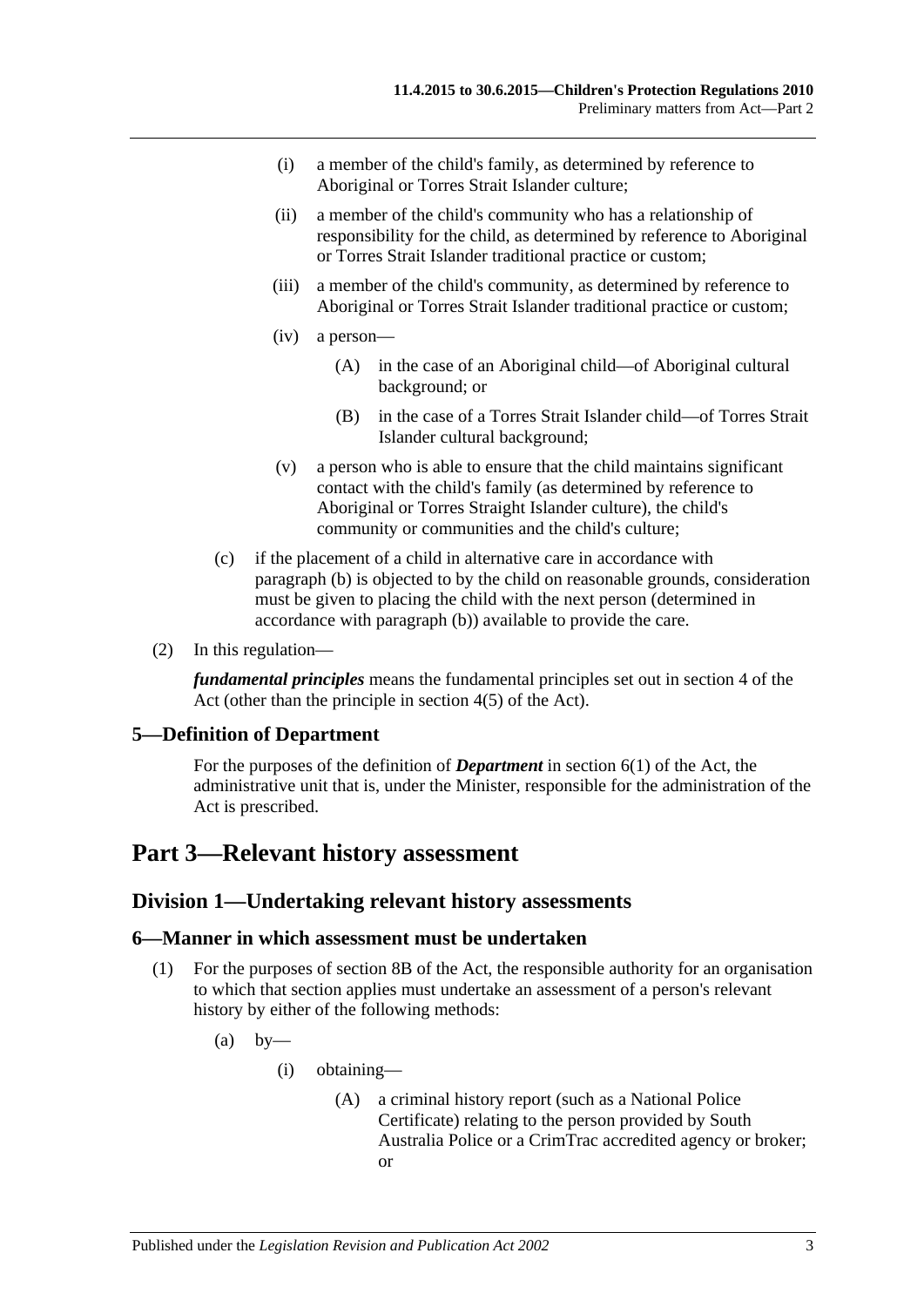- (B) other prescribed evidence of the person's relevant history; and
- (ii) undertaking an assessment of that report or evidence, taking into account any information provided by the person for the assessment, for the purpose of determining whether the person may pose a risk to the safety of children;
- (b) by having an authorised screening unit assess the relevant history of the person.
- (1a) For the purposes of section 8BA(3)(a) of the Act, an assessment of the relevant history of a person to whom that section applies is to be undertaken by having an authorised screening unit assess the relevant history of the person.
- (1b) An assessment under this regulation must be conducted in accordance with any relevant standards issued by the Chief Executive under section 8A(j) of the Act.
- (2) In this regulation—

*prescribed evidence* means evidence of a kind specified by the Chief Executive for the purposes of this regulation in standards referred to in [subregulation](#page-2-4) (1)(a).

#### <span id="page-3-2"></span><span id="page-3-0"></span>**7—Screening units**

- <span id="page-3-4"></span>(1) The Chief Executive may, as the Chief Executive thinks fit—
	- (a) establish authorised screening units; or
	- (b) declare, by notice in the Gazette, that a person or body is an authorised screening unit,

for the purposes of undertaking assessments of a person's relevant history under the Act.

- <span id="page-3-3"></span>(2) The Chief Executive may, by notice in the Gazette, declare that a person or body is an interstate authorised screening unit for the purposes of these regulations.
- <span id="page-3-5"></span>(3) An authorised screening unit may undertake an assessment of a person's relevant history (where the assessment relates to the care and protection of children)—
	- (a) for the purpose of assessing the person's suitability for enrolment as an adult in secondary education; or
	- (b) if the assessment is required under a contract entered into with a State Government agency or instrumentality; or
	- (c) where a child is undertaking a workplace learning program in connection with an approved learning program (within the meaning of section 75D of the *[Education Act](http://www.legislation.sa.gov.au/index.aspx?action=legref&type=act&legtitle=Education%20Act%201972) 1972*).

#### <span id="page-3-1"></span>**8—Prescribed non-government organisations**

For the purposes of section  $8B(6)(c)$  of the Act, a non-government organisation that provides disability services wholly or partly for children is a non-government organisation of a prescribed class.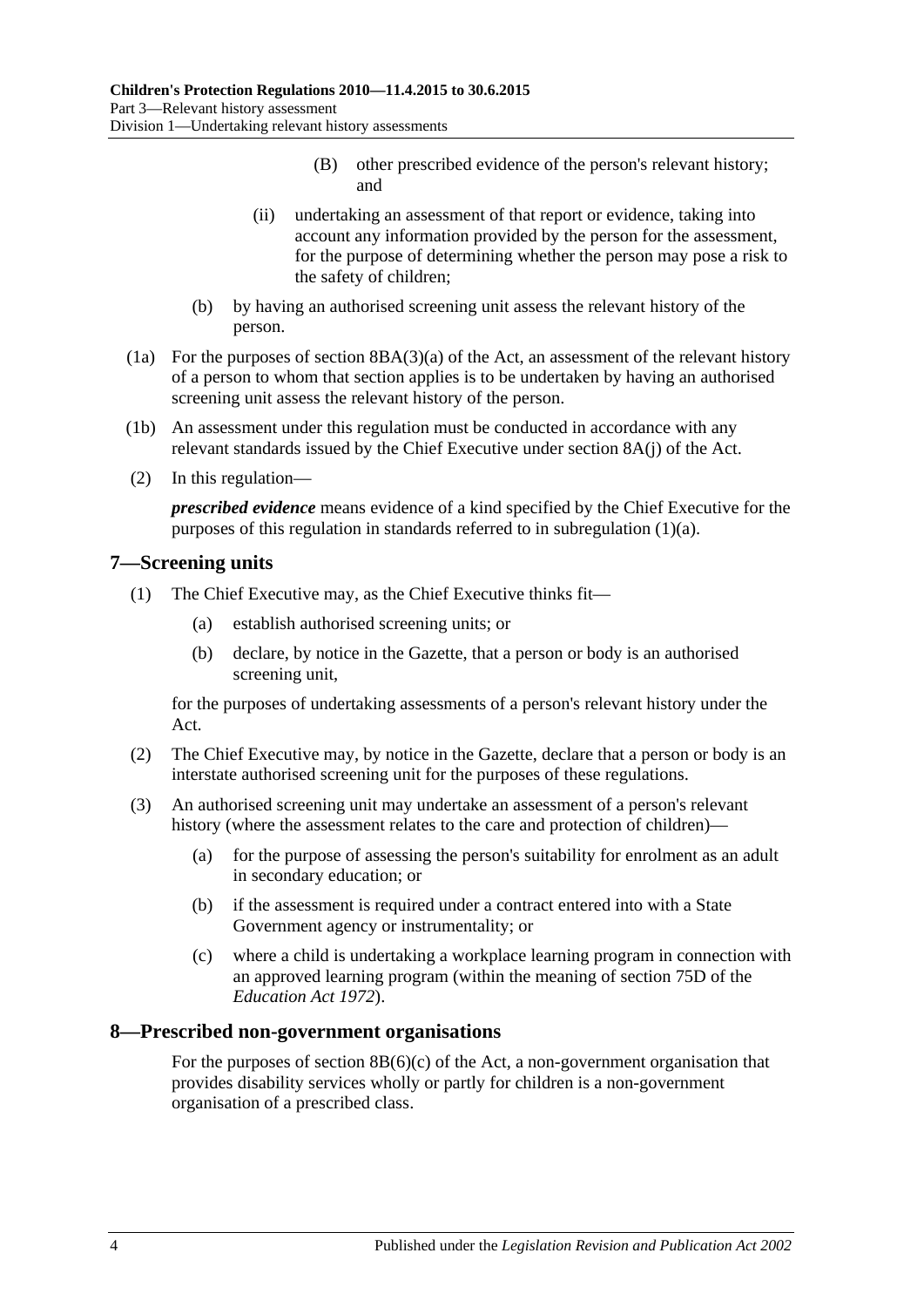#### <span id="page-4-0"></span>**8A—Issue of certificates**

- (1) For the purposes of section 8B(7)(bb) of the Act, an authorised screening unit must, on completion of an assessment of a person's relevant history, issue a certificate to the person in accordance with this regulation.
- (2) A certificate—
	- (a) must be in a form approved by the Minister; and
	- (b) must contain the full name of the person to whom it relates; and
	- (c) must contain the date of issue of the certificate; and
	- (d) must contain a statement that "the relevant history of [*full name of person to whom certificate relates*] has been assessed by [*name of authorised screening unit*] and indicates/does not indicate [*as appropriate*] that [*full name of person to whom certificate relates*] poses a risk to the safety of children".
- (3) A certificate must not indicate that the person to whom the certificate relates is only suitable or authorised to perform specified prescribed functions (however a failure to comply with this subregulation will not invalidate a certificate).
- (4) A certificate may be issued to a person—
	- (a) by giving the certificate to the person personally; or
	- (b) by posting the certificate in an envelope addressed to the person at the person's last known residential or business address; or
	- (c) by leaving the certificate for the person at the person's last known residential or business address with someone apparently over the age of 16 years; or
	- (d) by transmitting a copy of the certificate by fax or email to a fax number or email address.
- (5) To avoid doubt, the issue of a certificate under this regulation does not amount to a representation that the person to whom the certificate relates is suitable or competent (however described) to work with children or perform a prescribed function.
- (6) No civil or criminal liability attaches to the Crown or any other person in relation to the issue of a certificate under this regulation in good faith and without negligence.

#### <span id="page-4-1"></span>**9—Exchange of information with other jurisdictions**

Despite any other Act or law, information forming part of a person's relevant history (other than information under paragraph (a)(v) of the definition of *relevant history* in section 8B of the Act) may be provided by the Crown, or an agency or instrumentality of the Crown, to—

(b) an interstate authorised screening unit for the purpose of undertaking child-related employment screening as authorised or required under a law of another State or Territory, or of the Commonwealth.

## <span id="page-4-2"></span>**10—Prescribed functions**

For the purposes of paragraph (c) of the definition of *prescribed functions* in section 8B(8) of the Act, the following kinds of records are prescribed, where such records relate to a child or children:

(a) records of an educational or child care service;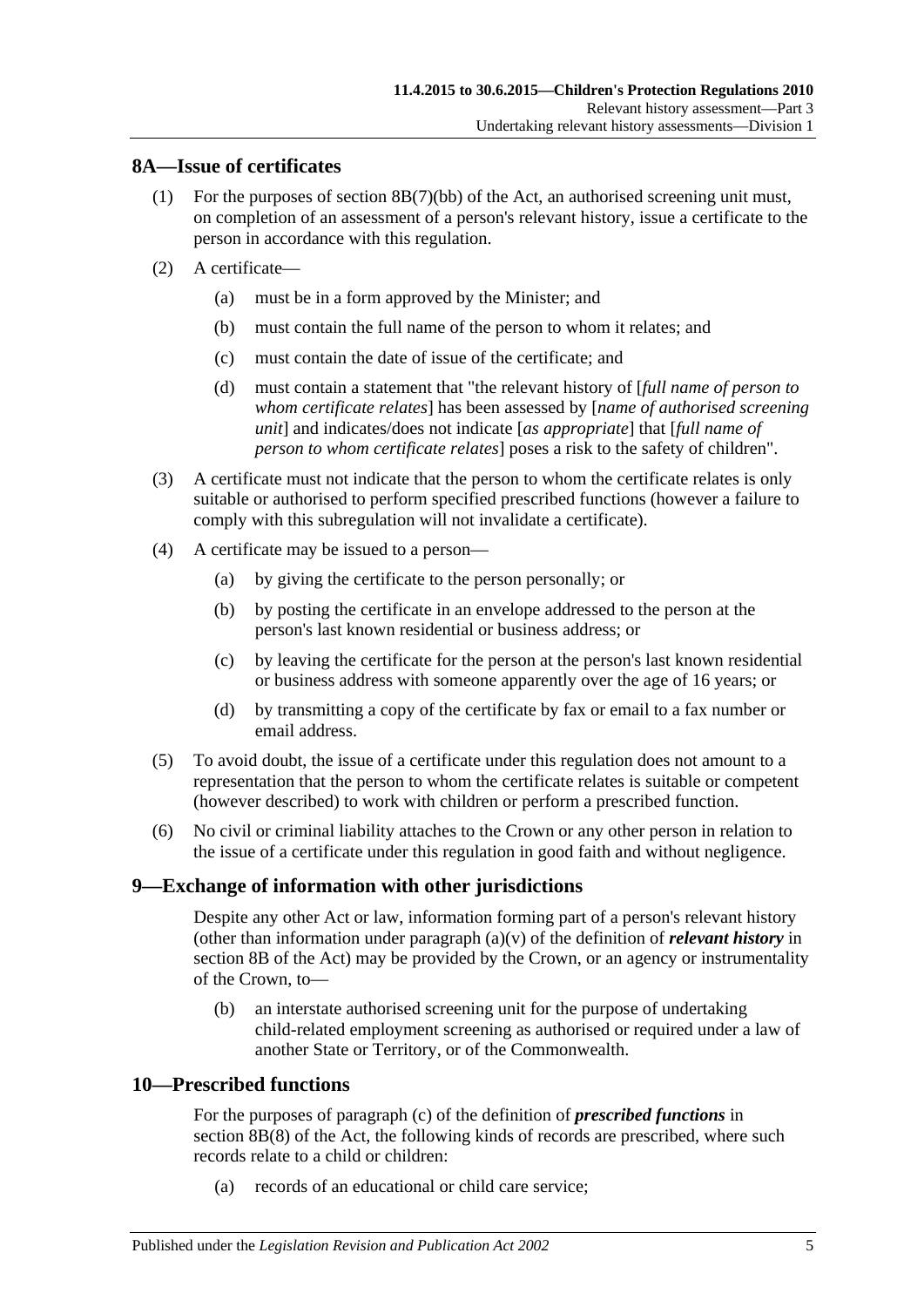- (b) records of a health service (within the meaning of the *[Health Care Act](http://www.legislation.sa.gov.au/index.aspx?action=legref&type=act&legtitle=Health%20Care%20Act%202008) 2008*);
- (c) records of a disability service (within the meaning of the *[Disability Services](http://www.legislation.sa.gov.au/index.aspx?action=legref&type=act&legtitle=Disability%20Services%20Act%201993)  Act [1993](http://www.legislation.sa.gov.au/index.aspx?action=legref&type=act&legtitle=Disability%20Services%20Act%201993)*);
- (d) records made or kept in connection with the administration of the *[Children's](http://www.legislation.sa.gov.au/index.aspx?action=legref&type=act&legtitle=Childrens%20Protection%20Act%201993)  [Protection Act](http://www.legislation.sa.gov.au/index.aspx?action=legref&type=act&legtitle=Childrens%20Protection%20Act%201993) 1993*, the *[Family and Community Services Act](http://www.legislation.sa.gov.au/index.aspx?action=legref&type=act&legtitle=Family%20and%20Community%20Services%20Act%201972) 1972*, the *[Young Offenders Act](http://www.legislation.sa.gov.au/index.aspx?action=legref&type=act&legtitle=Young%20Offenders%20Act%201993) 1993* or the *[Youth Court Act](http://www.legislation.sa.gov.au/index.aspx?action=legref&type=act&legtitle=Youth%20Court%20Act%201993) 1993*;
- (e) records relating to legal proceedings.

#### <span id="page-5-0"></span>**10A—Prescribed function—overnight care**

- (1) The provision of overnight care is prescribed for the purposes of paragraph (d) of the definition of *prescribed functions* in section 8B(8) of the Act.
- (2) In this regulation—

*overnight care* means care provided to a child overnight and involving sleeping arrangements (whether such care is provided on a short term or ongoing basis).

#### <span id="page-5-1"></span>**10B—Relevant history**

- (1) For the purposes of paragraph  $(a)(v)$  of the definition of *relevant history* in section 8B(8) of the Act, the following persons and bodies are prescribed:
	- (a) the Department;
	- (b) the administrative unit that is, under a Minister, responsible for the administration of the *[Carers Recognition Act](http://www.legislation.sa.gov.au/index.aspx?action=legref&type=act&legtitle=Carers%20Recognition%20Act%202005) 2005*;
	- (c) the administrative unit that is, under a Minister, responsible for the administration of the *[Disability Services Act](http://www.legislation.sa.gov.au/index.aspx?action=legref&type=act&legtitle=Disability%20Services%20Act%201993) 1993*;
	- (d) the Courts Administration Authority;
	- (e) an authorised screening unit.
- (2) Information under paragraph (a)(v) of the definition of *relevant history* in section 8B(8) of the Act that is lawfully obtained or held by the Department is excluded from the ambit of that definition in respect of a relevant history assessment of a kind determined by the Chief Executive if the Chief Executive is not satisfied that the information relates to a person who has been responsible for harming a child.
- (3) Information is excluded from the ambit of the definition of *relevant history* in section 8B(8) of the Act in respect of a relevant history assessment of a kind determined by the Chief Executive if the Chief Executive determines, for reasons based on the nature and quality of the information or on other reasonable grounds, that the information should be so excluded.

#### <span id="page-5-2"></span>**11—Responsible authority**

For the purposes of the definition of *responsible authority* in section 8B(8) of the Act, each of the following bodies is approved:

- (a) the Association of Independent Schools of South Australia Incorporated;
- (b) the Catholic Church Endowment Society Incorporated;
- (c) the Lutheran Schools Association of South Australia, Northern Territory and Western Australia Incorporated.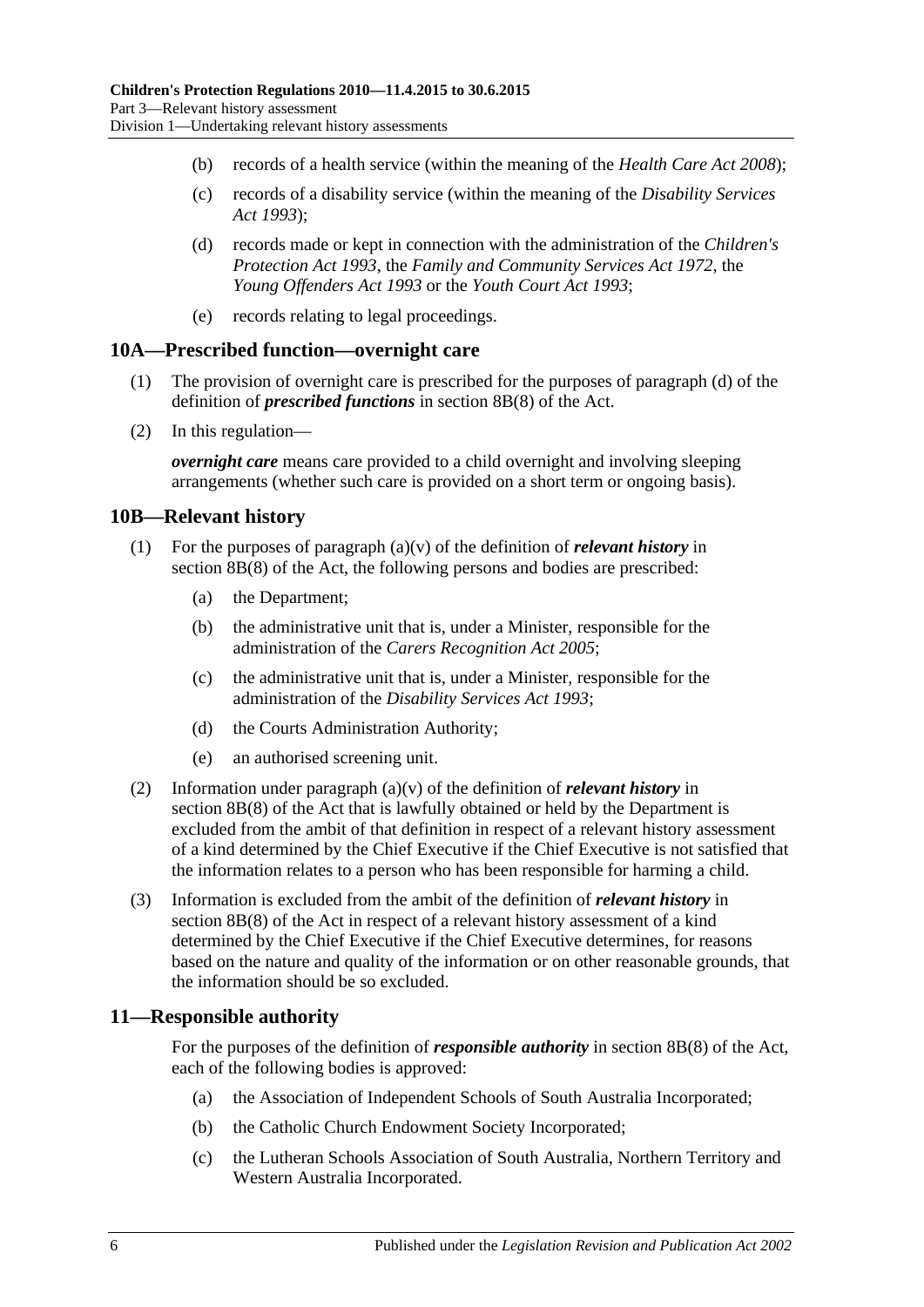### <span id="page-6-0"></span>**11A—Exempt persons**

For the purposes of section 8BA(2)(b) of the Act, the following persons, or persons of the following classes, are declared to be persons, or classes of persons, to whom that section does not apply:

- (a) a person who is not a member of an organisation contemplated by section 8B(6) of the Act;
- (b) a person who performs a prescribed function pursuant to a personal arrangement between the person and the parent or guardian of the relevant child or children (whether or not the arrangement involves payment to the person).

### <span id="page-6-1"></span>**11B—Production of prescribed evidence**

- (1) For the purposes of section  $8BA(5)(c)$  of the Act, a request under that subsection must—
	- (a) be made in writing; and
	- (b) set out the name of the person making the request and the name of the child to whom the request relates; and
	- (c) specify whether the person making the request is the parent, guardian or carer of the child.
- (2) For the purposes of section 8BA(5) of the Act, the following kinds of evidence are prescribed:
	- (a) in the case where the assessment of the person's relevant history is undertaken by an authorised screening unit—a certificate issued to the person under [regulation](#page-4-0) 8A within the 3 years preceding the request under that subsection; or
	- (b) a criminal history report (such as a National Police Certificate) prepared by South Australia Police, CrimTrac or a CrimTrac accredited agency or broker within the 3 years preceding the request under that subsection; or
	- (c) any other evidence of a kind approved by the Chief Executive for the purposes of this subregulation.

## <span id="page-6-2"></span>**Division 2—Offences**

## <span id="page-6-3"></span>**12—Authorised screening unit to only undertake child-related employment screening**

(1) An authorised screening unit must not undertake an assessment of prescribed information unless satisfied that the assessment is required for child-related employment screening or is otherwise authorised or required by law.

Maximum penalty: \$10 000.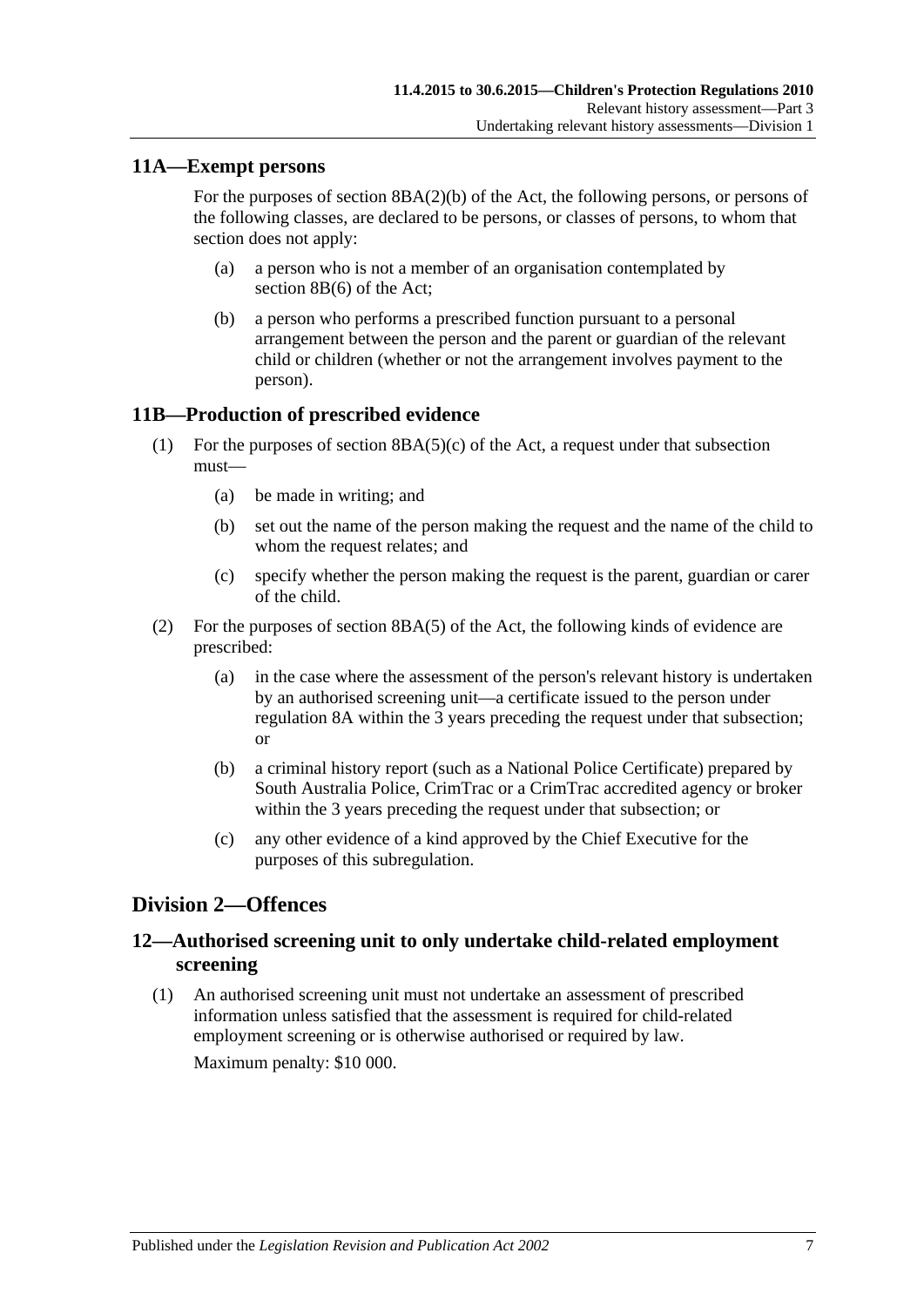(2) An authorised screening unit established by the Chief Executive under [regulation](#page-3-4) 7(1)(a) must not undertake any kind of assessment other than assessment of a person's relevant history for the purpose of child-related employment screening or a purpose authorised under [regulation](#page-3-5) 7(3) unless the authorised screening unit has been granted approval, in writing, by the Chief Executive to undertake assessments of that kind.

Maximum penalty: \$10 000.

- (3) The Chief Executive must not grant approval to an authorised screening unit to undertake a particular kind of assessment unless the Chief Executive is satisfied that the authorised screening unit has in place appropriate safeguards to ensure that prescribed information will not be used for the purpose of those assessments.
- (4) In this regulation—

*prescribed information* means—

- (a) information of a kind specified in subparagraph (ii), (iii), (iv) or  $(v)$  of paragraph (a) of the definition of *relevant history* in section 8B(8) of the Act; and
- (b) information relating to an interstate spent conviction.

#### <span id="page-7-0"></span>**13—Confidentiality and information management requirements**

- (1) A person who, in the course of carrying out functions of—
	- (a) a responsible authority; or
	- (b) an organisation to which a responsible authority communicates information forming part of a person's relevant history; or
	- (c) an organisation that prepares a relevant history report for a responsible authority; or
	- (d) an authorised screening unit,

has, or has had, access to information forming part of a person's relevant history must not disclose such information except—

- (e) to, or with the consent of, the person to whom the information relates; or
- (f) as may be authorised or required by law.

Maximum penalty: \$10 000.

- (2) The responsible authority for an organisation to which section 8B of the Act applies must ensure that information forming part of—
	- (a) a person's relevant history; or
	- (b) an assessment obtained from an authorised screening unit,

is dealt with in accordance with any standards for dealing with such information published from time to time by the Chief Executive (insofar as such standards are applicable to the organisation).

Maximum penalty: \$5 000.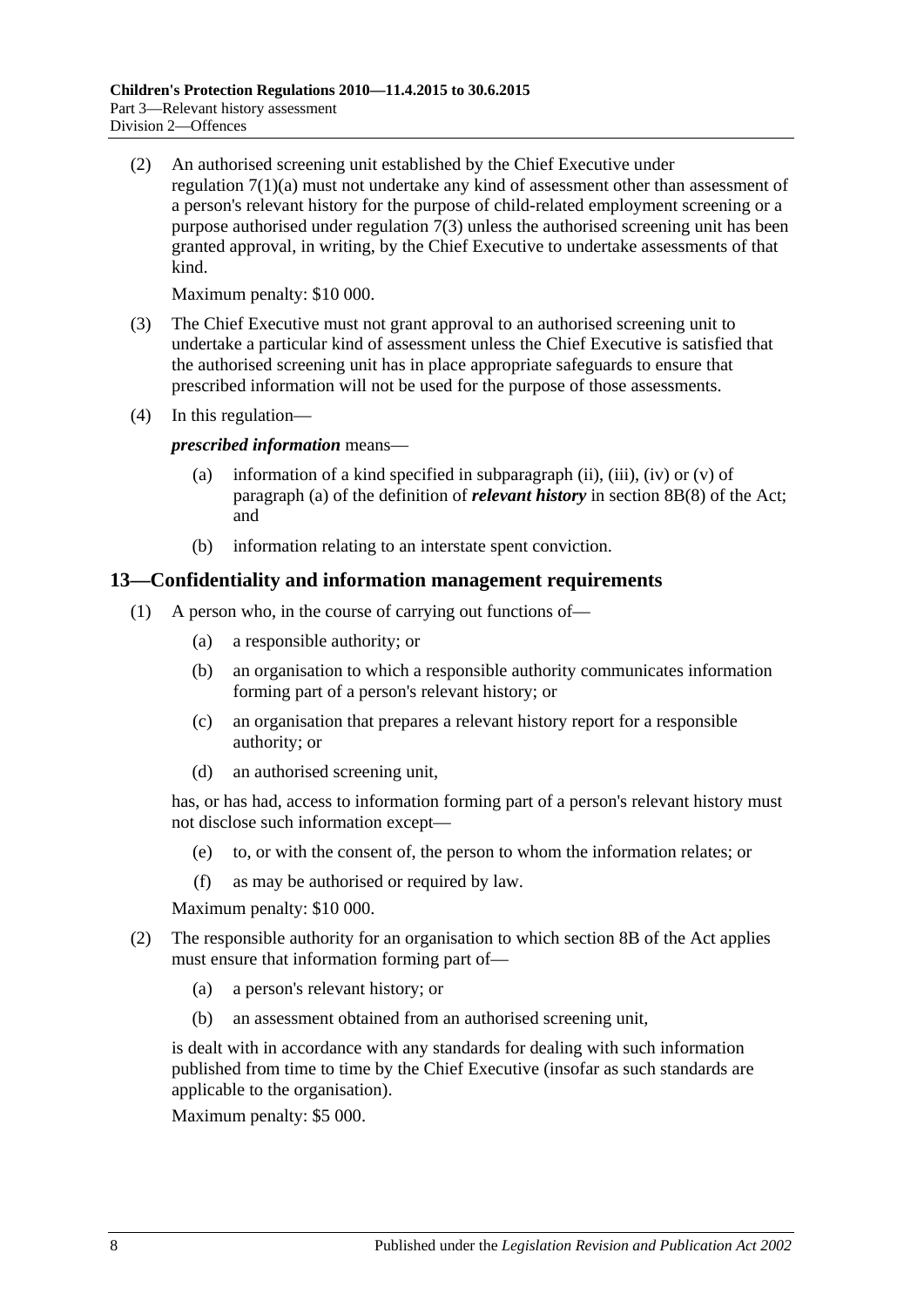## <span id="page-8-0"></span>**Division 3—Exemptions**

#### <span id="page-8-3"></span><span id="page-8-1"></span>**14—Exemptions**

- <span id="page-8-4"></span>(1) Pursuant to section  $8D(1)$  of the Act, but subject to [subregulation](#page-8-2) (2), the following organisations, persons and positions are exempt from the application of section 8B(1) of the Act:
	- (a) an organisation that provides equipment, food or venues for children's parties or events and does not provide any other services;
	- (b) a person who undertakes work on a voluntary basis to provide a service in his or her capacity as a parent or guardian of a child who is ordinarily provided with the service;
	- (c) a person who undertakes work on a voluntary basis to provide a service and who is under 18 years of age;
	- (d) a person who undertakes work in the course of, or for the purposes of, an event or activity that takes place over a period of not more than 10 consecutive days or not more than 1 day in any month;
	- (e) a person appointed as a police officer;
	- (f) a person who is a registered teacher (within the meaning of the *[Teachers](http://www.legislation.sa.gov.au/index.aspx?action=legref&type=act&legtitle=Teachers%20Registration%20and%20Standards%20Act%202004)  [Registration and Standards Act](http://www.legislation.sa.gov.au/index.aspx?action=legref&type=act&legtitle=Teachers%20Registration%20and%20Standards%20Act%202004) 2004*);
	- (g) a person who undertakes, or a position that only involves, work that is not for the exclusive benefit of children and is not provided to any child on an individual basis;
	- (h) a position that only involves prescribed functions because children are employed or engaged to work as volunteers by the person occupying the position or by that person's employer;
	- (i) a position in which all work involving children is undertaken in the presence of the children's parents or guardians and in which there is ordinarily no physical contact with the children.
- <span id="page-8-5"></span><span id="page-8-2"></span>(2) An organisation, person or position referred to in [subregulation](#page-8-3) (1) (other than [subregulation](#page-8-4) (1)(e) or [\(f\)\)](#page-8-5) is not exempt from the application of section 8B(1) of the Act if the services provided by the organisation or the duties of the person or position—
	- (a) involve the provision of—
		- (i) child care or baby sitting services for which an approval (however described) is required under the *[Children's Services Act](http://www.legislation.sa.gov.au/index.aspx?action=legref&type=act&legtitle=Childrens%20Services%20Act%201985) 1985* or the *[Education and Early Childhood Services \(Registration and](http://www.legislation.sa.gov.au/index.aspx?action=legref&type=act&legtitle=Education%20and%20Early%20Childhood%20Services%20(Registration%20and%20Standards)%20Act%202011)  [Standards\) Act](http://www.legislation.sa.gov.au/index.aspx?action=legref&type=act&legtitle=Education%20and%20Early%20Childhood%20Services%20(Registration%20and%20Standards)%20Act%202011) 2011*; or
		- (ii) residential or overnight care for children (other than overnight care by a person who is not ordinarily resident in this State); or
		- (iii) disability services if provided only to children who have a disability; or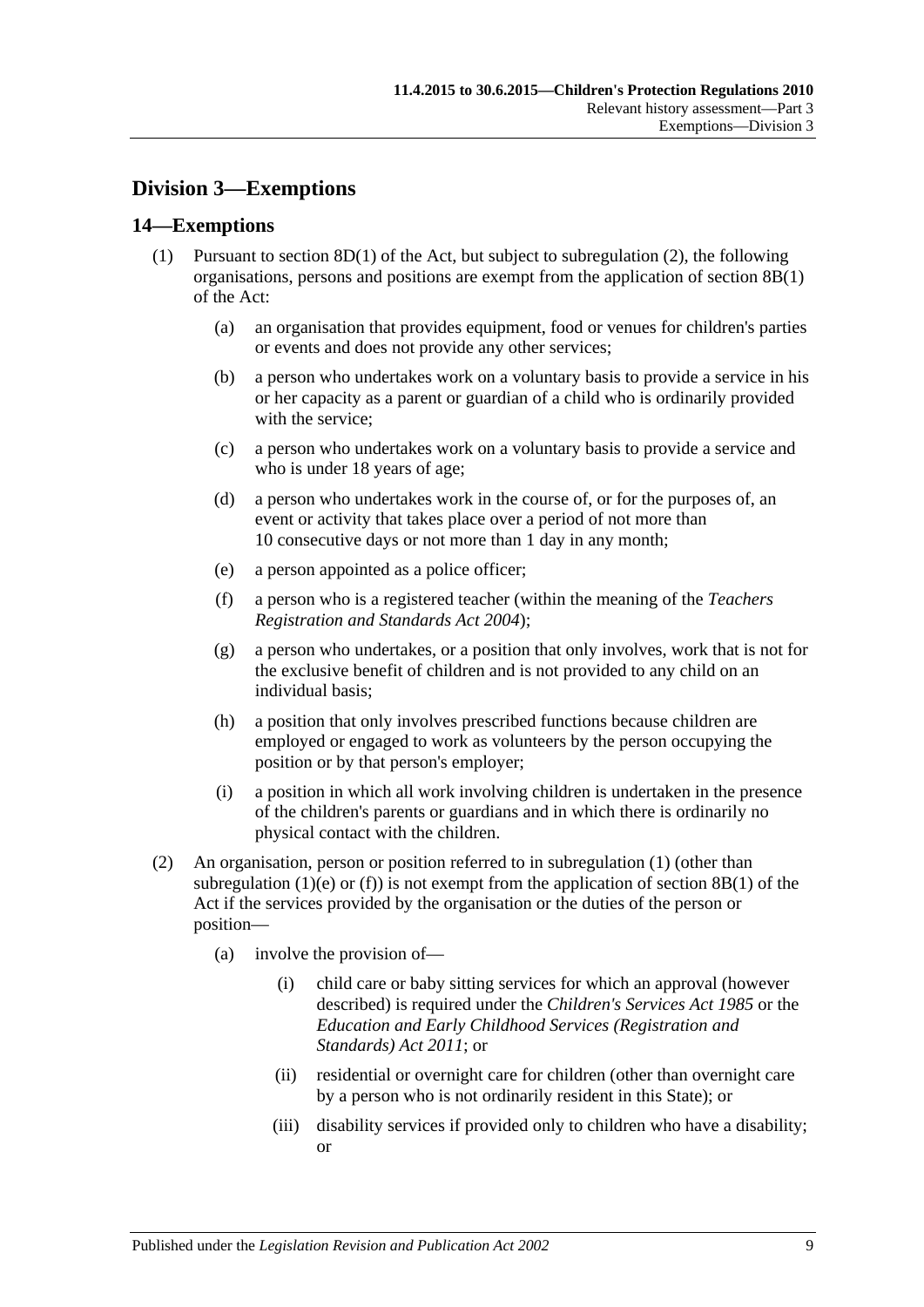(b) are related to the administration of the juvenile justice system or child protection services.

# <span id="page-9-0"></span>**Part 4—Policies and procedures**

## <span id="page-9-1"></span>**15—Obligations of certain organisations**

For the purposes of section  $8C(2)(b)$  of the Act, policies and procedures under section 8C must comply with such of the following documents as may be published from time to time by the Chief Executive (insofar as such documents are applicable to the organisation):

- (a) codes of conduct and principles of good practice of a kind referred to in section 8A(a) of the Act;
- (b) standards of a kind referred to in section 8A(j) of the Act.

## <span id="page-9-2"></span>**Schedule 1—Fees**

#### <span id="page-9-3"></span>**1—Fees payable to authorised screening units**

- (1) Subject to [subclause](#page-9-6) (3), the fees set out in the table below are payable to an authorised screening unit for conducting a relevant history assessment under these regulations.
- (2) The fees set out in the table do not include any GST that may be payable in respect of a particular fee.
- <span id="page-9-6"></span>(3) An authorised screening unit may determine circumstances in which a fee payable to the unit may be waived or remitted.

|                                                                                                                                                                                           | Fee     |
|-------------------------------------------------------------------------------------------------------------------------------------------------------------------------------------------|---------|
| If the applicant satisfies the authorised screening unit that the relevant<br>position is a voluntary position or is a student placement arranged by or<br>through a tertiary institution | \$50.00 |
| In any other case                                                                                                                                                                         | \$90.50 |

# <span id="page-9-4"></span>**Schedule 2—Transitional provisions**

#### <span id="page-9-7"></span><span id="page-9-5"></span>**1—Certain documents taken to be certificates under regulation 8A**

- (1) Subject to this clause, a document issued by an authorised screening unit before the commencement of this clause and relating to an assessment of the criminal or relevant history of a specified person for the purposes of child related employment will be taken to be a certificate issued under [regulation](#page-4-0) 8A and—
	- (a) will continue in force in accordance with its terms; and
	- (b) will be taken to have been issued on the date of its original issue.

**Note—**

These documents are commonly referred to as clearance letters.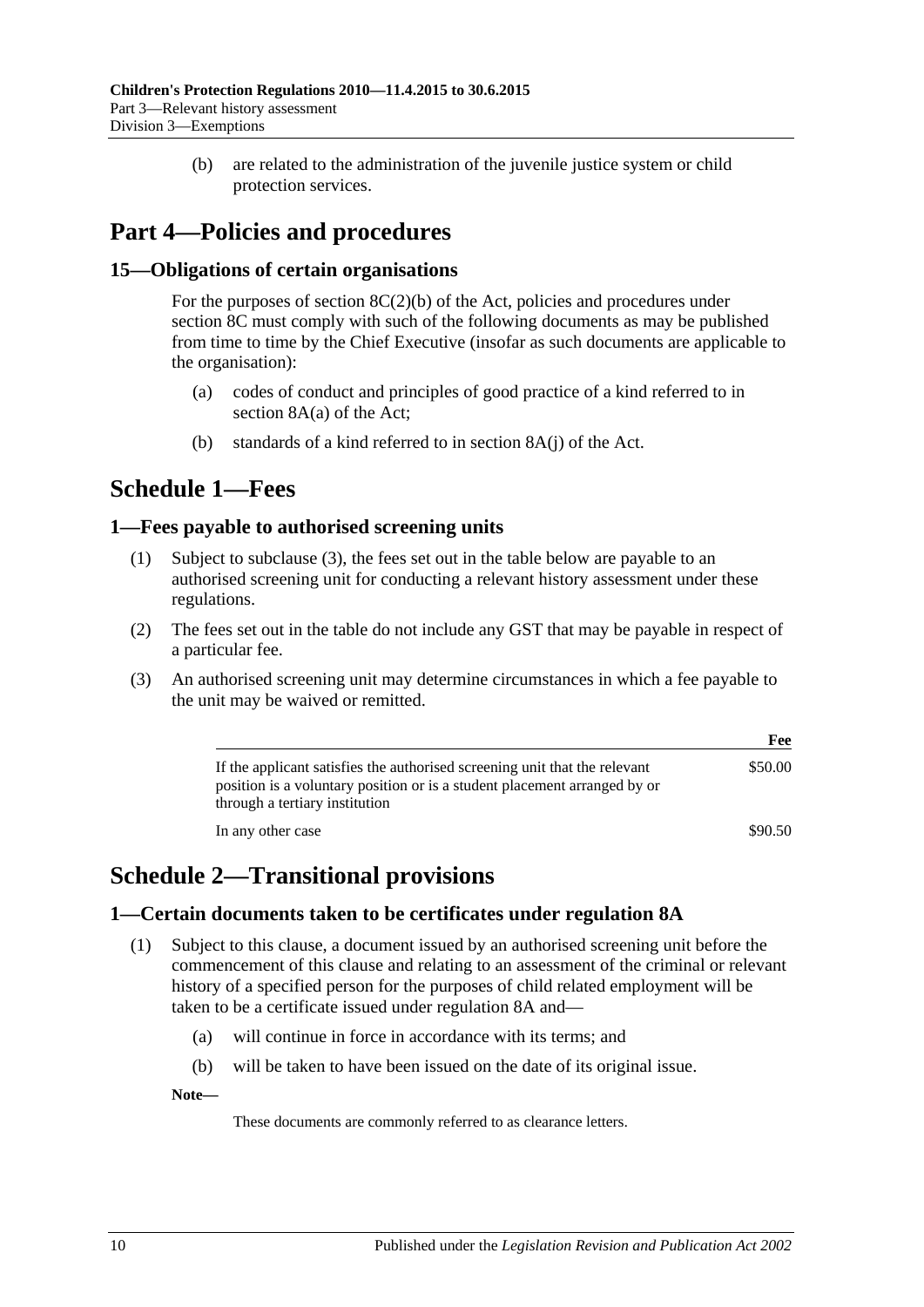(2) A document referred to in [subclause](#page-9-7) (1) that indicates that the person specified in the document is only suitable or authorised to perform specified prescribed functions (within the meaning of section 8B of the Act) is, by force of this subclause, void and of no effect.

**Note—**

These documents are commonly referred to as role specific clearance letters.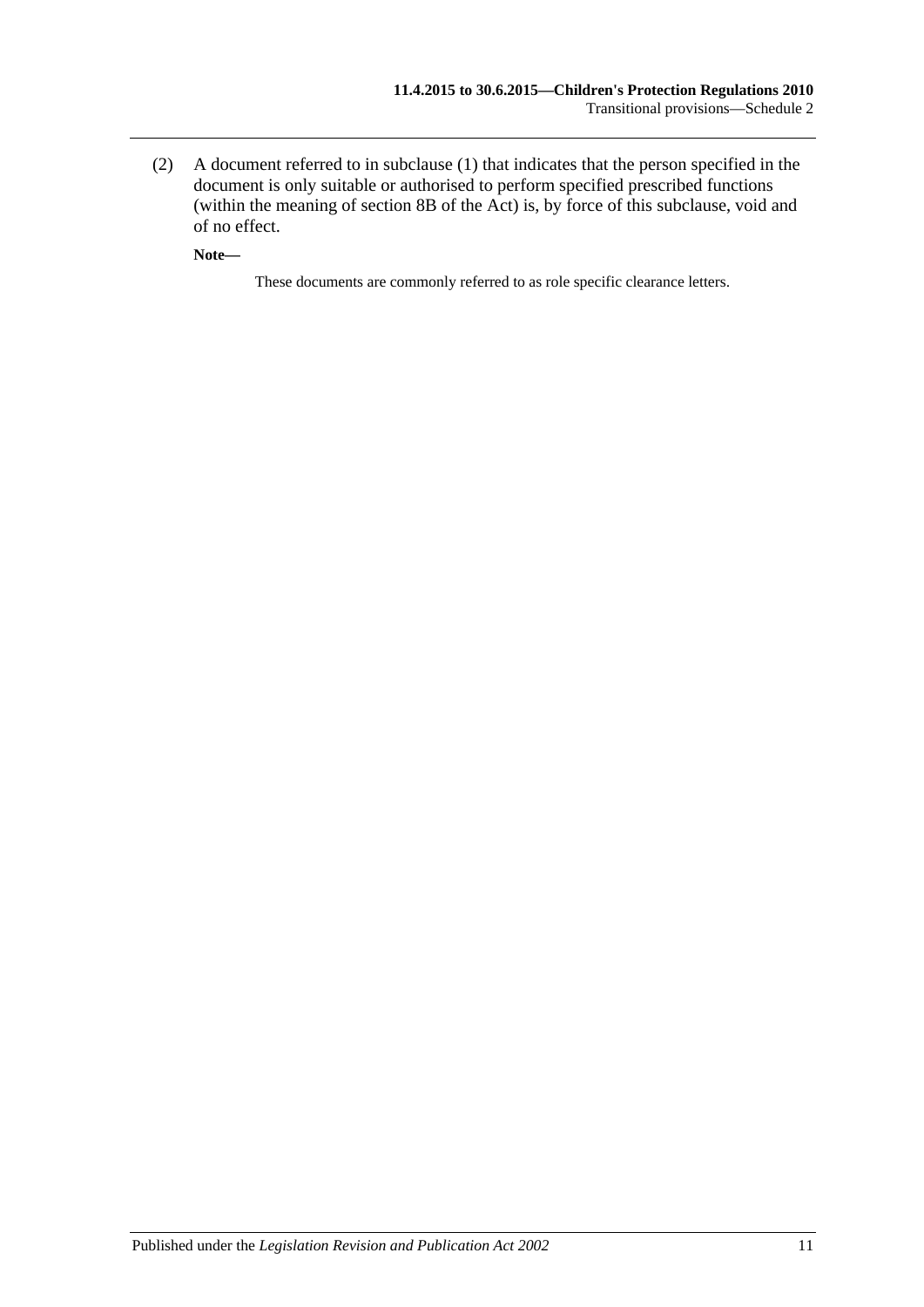# <span id="page-11-0"></span>**Legislative history**

## **Notes**

- Variations of this version that are uncommenced are not incorporated into the text.
- Please note—References in the legislation to other legislation or instruments or to titles of bodies or offices are not automatically updated as part of the program for the revision and publication of legislation and therefore may be obsolete.
- Earlier versions of these regulations (historical versions) are listed at the end of the legislative history.
- For further information relating to the Act and subordinate legislation made under the Act see the Index of South Australian Statutes or www.legislation.sa.gov.au.

## **Legislation revoked by principal regulations**

The *Children's Protection Regulations 2010* revoked the following:

*Children's Protection Regulations 2006*

## **Principal regulations and variations**

New entries appear in bold.

| Year No  | Reference                | Commencement             |
|----------|--------------------------|--------------------------|
| 2010 176 | Gazette 29.7.2010 p3924  | $1.1.2011:$ r 2          |
| 2011 280 | Gazette 15.12.2011 p5075 | Pt 2 (r 4)—1.1.2012: r 2 |
| 2012 85  | Gazette 31.5.2012 p2367  | $1.7.2012$ : r 2         |
| 2013 131 | Gazette 6.6.2013 p2340   | $1.7.2013$ : r 2         |
| 2014 61  | Gazette 13.2.2014 p965   | $1.7.2014$ : r 2         |
| 2014 195 | Gazette 26.6.2014 p3072  | $1.7.2014$ : r 2         |
| 2014 283 | Gazette 11.12.2014 p6764 | 11.4.2015: $r$ 2         |
| 2015 63  | Gazette 18.6.2015 p2559  | $1.7.2015$ : r 2         |

## **Provisions varied**

New entries appear in bold.

Entries that relate to provisions that have been deleted appear in italics.

| Provision                    | How varied                                                            | Commencement |
|------------------------------|-----------------------------------------------------------------------|--------------|
| Pt <sub>1</sub>              |                                                                       |              |
| r <sub>2</sub>               | omitted under Legislation Revision and<br><b>Publication Act 2002</b> | 1.1.2012     |
| r 3                          |                                                                       |              |
| $r \cdot 3(1)$               | r 3 redesignated as r $3(1)$ by 61/2014 r 4(4)                        | 1.7.2014     |
| authorised<br>screening unit | varied by $61/2014$ r 4(1)                                            | 1.7.2014     |
| disability                   | inserted by $61/2014$ r 4(2)                                          | 1.7.2014     |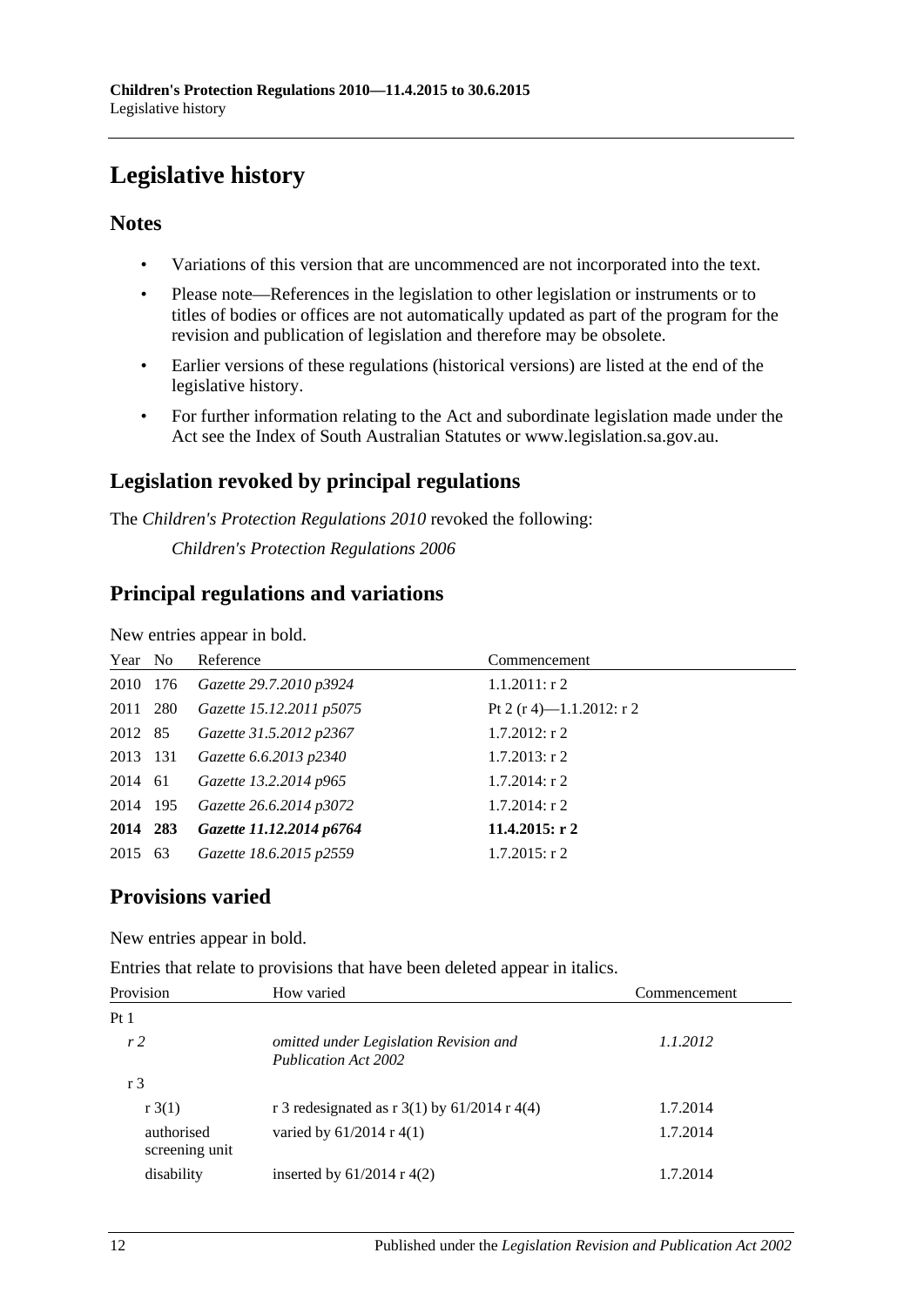| disability services            | inserted by $61/2014$ r 4(2)        | 1.7.2014  |
|--------------------------------|-------------------------------------|-----------|
| interstate spent<br>conviction | inserted by $61/2014$ r 4(3)        | 1.7.2014  |
| responsible<br>authority       | deleted by $61/2014$ r $4(3)$       | 1.7.2014  |
| r3(2)                          | inserted by $61/2014$ r 4(4)        | 1.7.2014  |
|                                | varied by 283/2014 r 4              | 11.4.2015 |
| r3(3)                          | inserted by $61/2014$ r 4(4)        | 1.7.2014  |
| Pt 2                           |                                     |           |
| r <sub>5</sub>                 | varied by 61/2014 r 5               | 1.7.2014  |
| Pt <sub>3</sub>                |                                     |           |
| heading                        | varied by 61/2014 r 6               | 1.7.2014  |
| Pt 3 Div 1                     |                                     |           |
| heading                        | varied by 61/2014 r 7               | 1.7.2014  |
| r 6                            |                                     |           |
| r(6(1))                        | varied by $61/2014$ r $8(1)$ —(5)   | 1.7.2014  |
|                                | varied by $283/2014$ r $5(1)$ , (2) | 11.4.2015 |
| $r 6(1a)$ and $(1b)$           | inserted by 283/2014 r 5(3)         | 11.4.2015 |
| r 7                            |                                     |           |
| r7(1)                          | substituted by $61/2014$ r $9(1)$   | 1.7.2014  |
|                                | varied by 283/2014 r 6              | 11.4.2015 |
| r7(3)                          | inserted by $61/2014$ r 9(2)        | 1.7.2014  |
| r 8                            | substituted by 61/2014 r 10         | 1.7.2014  |
| r 8A                           | inserted by 283/2014 r 7            | 11.4.2015 |
| r <sub>9</sub>                 | varied by 61/2014 r 11(1)           | 1.7.2014  |
|                                | (a) deleted by $61/2014$ r $11(2)$  | 1.7.2014  |
| rr 10A and 10B                 | inserted by $61/2014$ r 12          | 1.7.2014  |
| rr 11A and 11B                 | inserted by 283/2014 r 8            | 11.4.2015 |
| Pt 3 Div 2                     |                                     |           |
| r 12                           |                                     |           |
| r12(1)                         | varied by 61/2014 r 13(1), (2)      | 1.7.2014  |
| r12(2)                         | substituted by $61/2014$ r 13(3)    | 1.7.2014  |
| r12(3)                         | varied by 61/2014 r 13(4)           | 1.7.2014  |
| r12(4)                         | inserted by 61/2014 r 13(5)         | 1.7.2014  |
| r 13                           |                                     |           |
| $r 13(1)$ and (2)              | varied by 61/2014 r 14              | 1.7.2014  |
| Pt 3 Div 3                     |                                     |           |
| r 14                           |                                     |           |
| r 14(1)                        | varied by 61/2014 r 15(1)           | 1.7.2014  |
| r 14(2)                        | varied by 280/2011 r 4              | 1.1.2012  |
|                                | varied by 61/2014 r 15(1)           | 1.7.2014  |
| r 14(3)                        | deleted by $61/2014$ r $15(2)$      | 1.7.2014  |
| Sch 1                          | substituted by 85/2012 r 4          | 1.7.2012  |